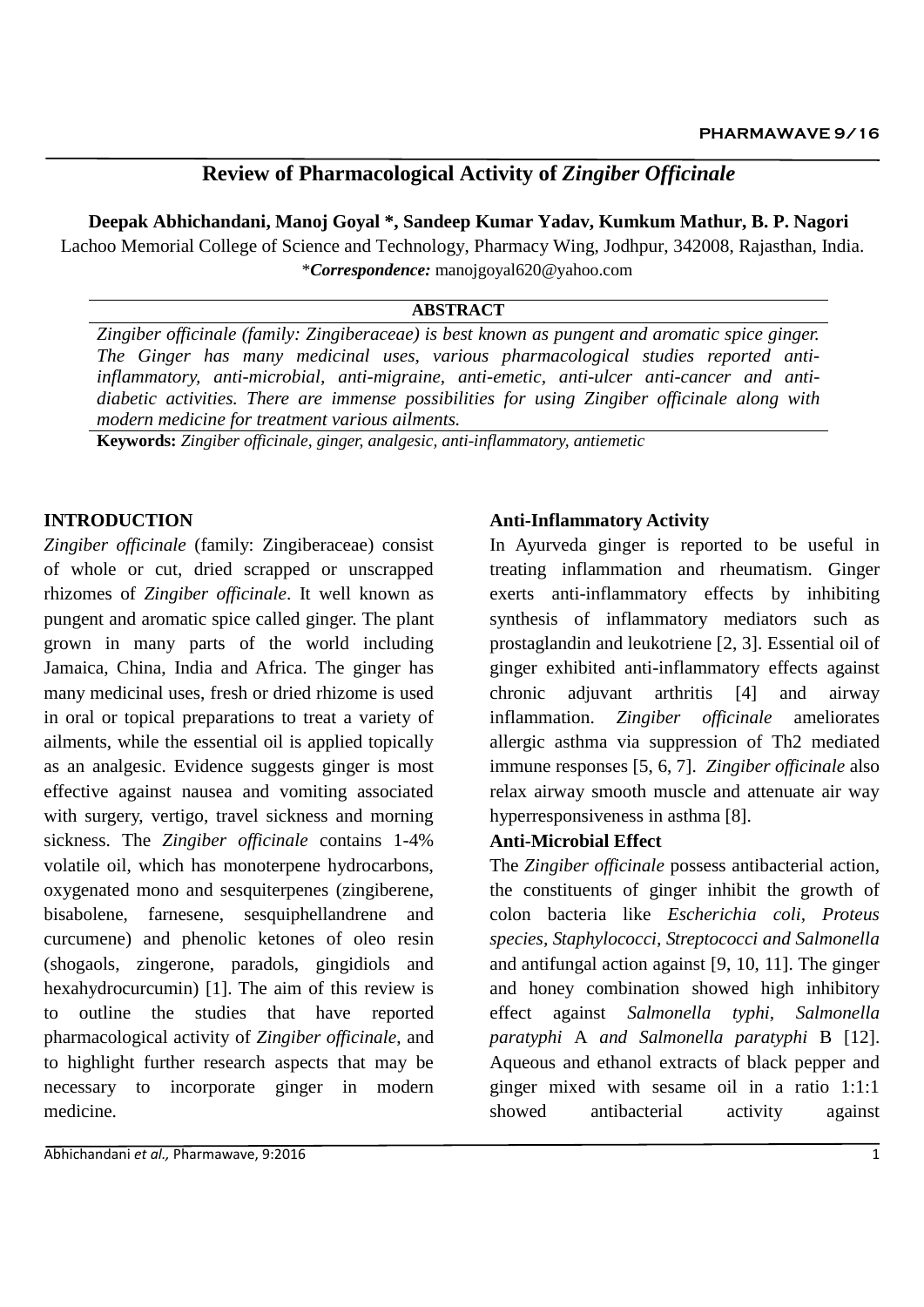*Staphylococcus, Enterobacter, Klebsiella, Salmonella, Serratia, Streptococcus, Escherichia coli and Micrococcus.* The antimicrobial action of ginger is proposed to mediate by mono and sequin terpenoids, which alter permeability of the cell membranes and producing bactericidal action [13].

## **Anti-Migraine Activity**

The *Zingiber officinale* is reported in ayurvedic and Tibb system of medicine, it is regarded as abortive and prophylactic anti-migraine drug. It showed equivalent anti-migraine response and significant less numbers of adverse effects as compared to sumatriptan, in a clinical trial conducted in Iran [14].

## **Anti-Emetic Effects**

The *Zingiber officinale* is considered as antiemetic in emesis of several origins, it has depicted effectiveness against motion sickness [15]. Ginger administration prior to elective gynaecologic laparoscopy was also found to be effective in preventing postoperative nausea and vomiting. The ginger administration 4 times daily over 4 days significantly reduced morning sickness in pregnant women [16].

### **Dyspepsia And Anti-Ulcer Activity**

*Zingiber officinale* stimulate digestion, relieve constipation and flatulence by increasing muscular activity in the digestive tract [16]. Giner exhibited effectiveness against peptic ulcer diseases, gingerols showed antibacterial against Helicobacter pylori, the primary etiological factor associated with dyspepsia, peptic ulcer disease, development of gastric and colon cancer [17].

# **Cardiovascular Effects**

The *Zingiber officinale* ginger is found effective in treatment of hypertension and palpitations. The crude extract of ginger induced a dose-dependent fall in the arterial blood pressure of anesthetized rats and guinea pigs [18-19]. The blood-pressurelowering effect of ginger is purposed to mediate

Abhichandani *et al.,* Pharmawave, 9:2016 2

through blockade of voltage-dependent calcium channels [20].

## **Anti- Cancer Activity**

The *Zingiber officinale* extract inhibited growth and progression of PC-3 xenografts in nude mice. It disturbed cell-cycle progression, impaired reproductive capacity, modulated cell-cycle and apoptosis regulatory molecules and induced a caspase-driven, mitochondrially mediated apoptosis in human prostate cancer cells [21]. Ginger exhibit anti-neoplastic effects through the inhibition of NFκB, results in suppressed production of NF κB regulated angiogenic factors and selectively inhibits ovarian cancer cell growth [22]. Purified ginger constituents such as 6, 8-, and 10-shogaols showed growth inhibitory effects in H-1299 human lung cancer cells and HCT-116 human colon cancer cells [23].

### **Dysmenorrhea**

The *Zingiber officinale* reduce the severity and duration of pain in primary dysmenorrhea in students. The inhibit of cyclooxygenase and lipooxygenase pathways in prostaglandin and leukotriene synthesis has been proposed as mechanism of action [24].

# **Antioxidant Activity**

The *Zingiber officinale* depicted antioxidant effect against DPPH (2, 2-diphenyl-1- picrylhydrazyl) free radical was measured. The phenolic content of plant could responsible for the antioxidant effects [25].

# **Anti-Diabetic Activity**

Oral administration of aqueous ginger extract to streptozotocin (STZ)-induced diabetic rats for a period of 30 days showed a dose-dependent antihyperglycemic effect [26]. *Zingiber officinale*  inhibits the activity of intestinal glucosidase and amylase, these effects could be responsible for the reduction of glucose absorption and blood glucose levels [27].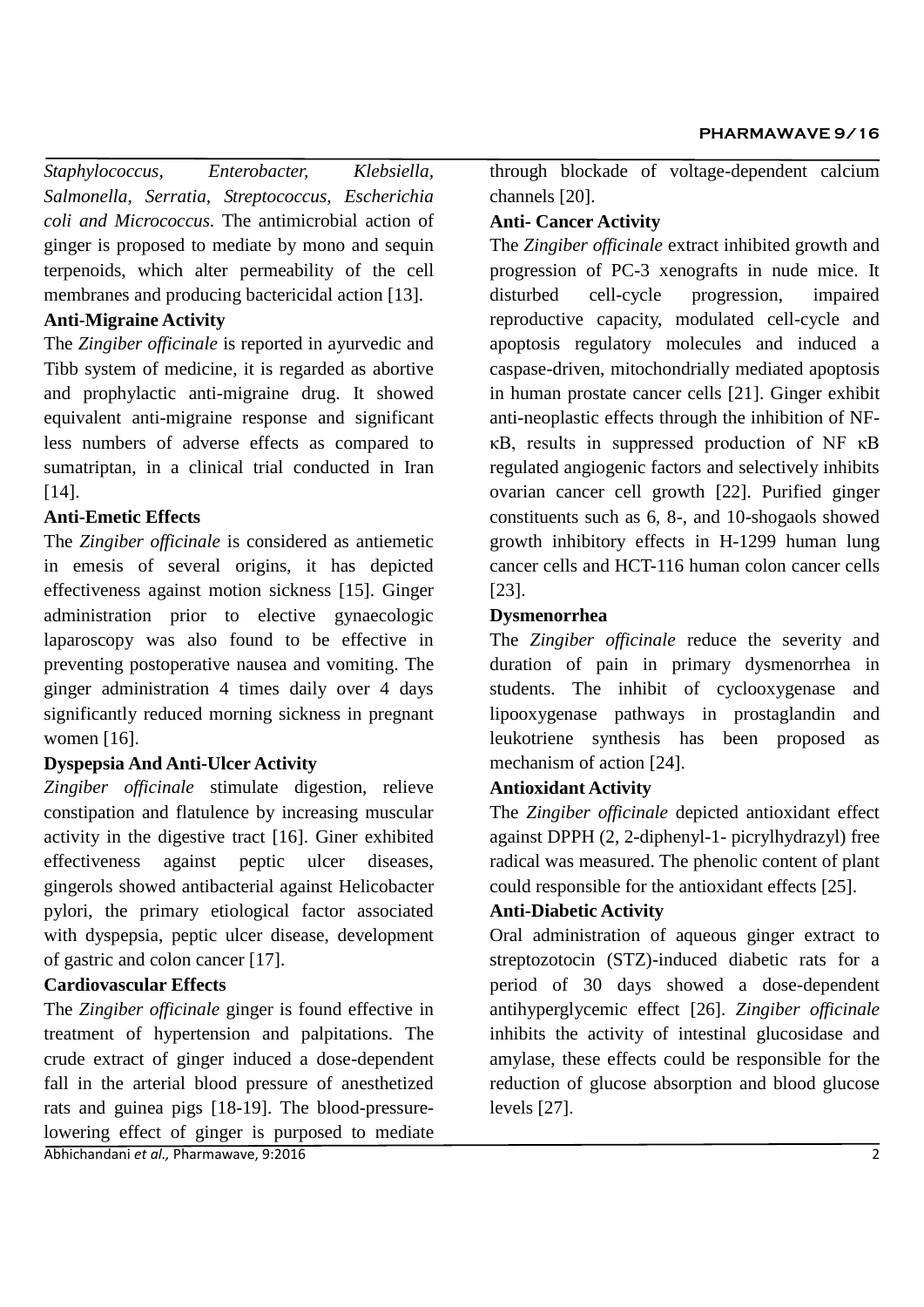#### **Anti-Hyperlipidemic Activity**

In the cholesterol fed rabbits ethanolic extract of ginger causes marked reduction in serum and tissue cholesterol, serum triglyseride, serum lipo-protein and phospholipids [28].

#### **Anti-Alzheimer Activity**

6-Shogaol, an active constituent of Ginger, attenuates neuro-inflammation and cognitive deficits in animal models of dementia. Therefore, it could play an important role in the improvement of symptoms in patients who suffer from Alzheimer and other neurological diseases [29].

#### **Nephroprotective Effect**

*Zingiber officinale* depicted nephroprotective effect against kidney damage induced by metalaxyl, it reduces the level of serum malondialdhyde (lipid peroxidation marker) and increased the serum activity of antioxidant enzymes, SOD and CAT [30]. It also showed nephroprotective effect against gentamicin mediated nephropathy in rats. It improves kidney functions, reduces lipid peroxidation, and decreases nitrosative stress [31]. In addition; Ginger extract diminishes chronic fructose consumption-induced kidney injury by suppression of renal over expression of pro inflammatory cytokines in rats [32].

### **SUMMARY AND CONCLUSION**

*Zingiber officinale* (family: Zingiberaceae) is well known ethnomedicine. The Ginger has many depicted anti-inflammatory, anti-microbial, antimigraine, anti-emetic, anti-ulcer anti-cancer and anti-diabetic and nephroprotective effects in various animal models. There are enormous possibilities for using *Zingiber officinale* along with modern medicine for treatment various ailments.

#### **REFERENCES**

- [1]. C.K. Kokate, A.P. Purohit, S.B. Gokhale, Pharmacognosy, sixth ed, Nirali Prakashan, 2010, pp 1.107-1.109
- [2]. F. Kiuchi, S. Iwakami, M. Shibuya, F. Hanaoka and U. Sankawa, Inhibition of prostaglandin and leukotriene biosynthesis by gingerols and diaryl heptanoids, Chem Pharm Bull. 40 (1992) 387.
- [3]. K.C. Srivastava, T. Mustafa, Ginger (Zingiber officinale) in rheumatism and musculoskeletal disorders, Med Hypotheses. 39 (1992) 342- 348.
- [4]. J. N. Sharma, K. C. Srivastava, E. K. Gan, Suppressive effects of eugenol and ginger oil on arthritic rats, Pharmacology. 49 (1994) 314–318.
- [5]. Y-H. Shieh, H-M. Huang, C-C. Wang, C-C. Lee, C-K. Fan, Y-L. Lee, Zerumbone enhances the Th1 response and ameliorates ovalbumin-induced Th2 responses and airway inflmmation in mice. International immunopharmacology, 24 (2015) 383- 391.
- [6]. A. Muhammad Khan, M. Shahzad, Raza M. Asim, M. Imran, A. Shabbir, Zingiber offiinale ameliorates allergic asthma via suppression of Th2-mediated immune response. Pharmaceutical biology, 53 (2014) 1-9.
- [7]. M.L.B. Ahui, P. Champy, A. Ramadan, et al. Ginger prevents Th2-mediated immune responses in a mouse model of airway inflmmation. International immunopharmacology, 8 (2008) 1626-1632.
- [8]. E.A. Townsend, M.E. Siviski, Y. Zhang, C. Xu, B. Hoonjan, C.W. Emala. Effects of Ginger and its constituents on airway smooth muscle relaxation and calcium regulation. American journal of respiratory cell and molecular biology, 48 (2008) 157-163.
- [9]. M.E. James, R. Nannapaneni and M.G. Johnson, Identification and characterization of two bacteriocinproducing bacteria isolated from garlic and ginger root, J Food Prot. 62 (1999) 899.
- [10]. H.C. Gugnani and E.C. Ezenwanze, Antibacterial activity of extracts of ginger (Zingiber officinale) and African oil bean seed (Pentaclethora macrophylla), J Commun Dis. 17 (1985) 233.
- [11]. C. Ficker, M.L. Smith, K. Akpagana, M. Gbeassor, J. Zhang, T. Durst, R. Assabgui, J.T. Arnason, Bioassayguided isolation and identification of antifungal compounds from ginger, Phytother Res. 17 (2003) 897–902.
- [12]. G. Aruna, A. Anjum, C.M. Noorjahan, Combined Effect of Ginger and Honey Against Salmonellosis, Global journal of research analysis 3 (2014) 1-3.
- [13]. H. Neihaya, Zaki, M.S. Rasha, A.L-Oqaili, H. Tahreer, antibacterial effect of ginger and black pepper extracts(alone and in combination) with sesam oil on some pathogenic. 4 (2015) 774-784.
- [14]. M. Maghbooli, F. Golipour, A. Moghimi Esfandabadi,

Abhichandani *et al.,* Pharmawave, 9:2016 3